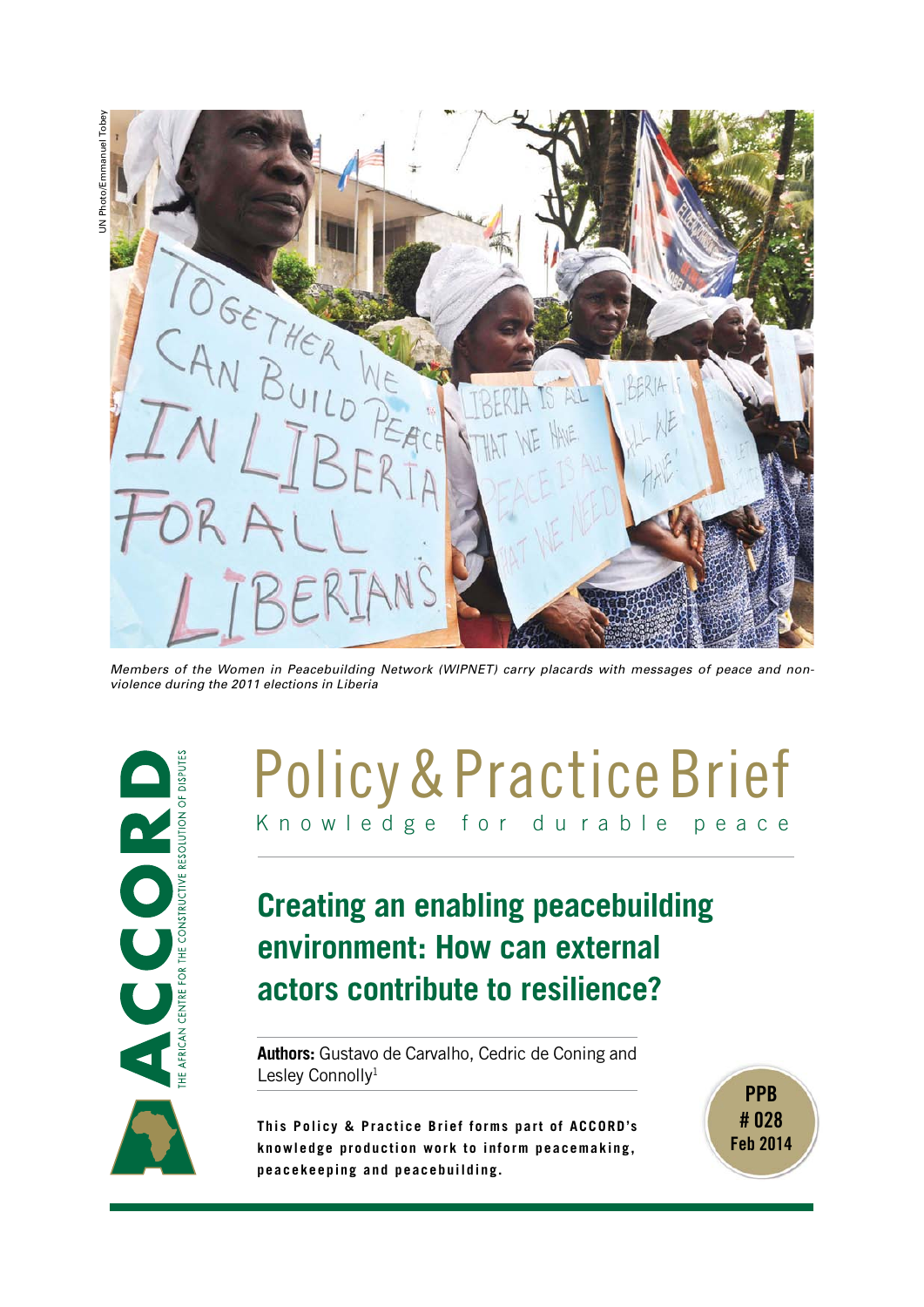#### **Executive Summary**

**Peacebuilding theory and practice has evolved over 20 years in response to highly complex and fluid factors and contexts. Over this period, peacebuilding has developed several salient features, including its reliance on implementation in the long term, the interdependence of various actors and the multidimensional nature of processes. Current post-conflict situations indicate that in practice, peacebuilding needs to become even more innovative, flexible and responsive to the requirements of local actors and contexts, while remaining sensitive to the potential for unintended consequences and doing harm. This Policy & Practice Brief (PPB) departs from the premise that the creation of an enabling peacebuilding environment cannot be achieved through application of standardised prescriptions. An enabling environment is achieved**  as a result of actors' ability to stimulate the development of social institutions<sup>2</sup> that are sufficiently resilient. **This PPB thus aims to analyse how certain approaches can foster and strengthen the creation of enabling peacebuilding environments and provide recommendations as to how external actors can support these processes while avoiding pitfalls, focusing particularly on the concepts of fragility and resilience.**

#### **Introduction**

In the early 1990s, the then Secretary-General of the United Nations (UN), Boutros Boutros-Ghali defined peacebuilding as 'action to identify and support structures which tend to strengthen and solidify peace to avoid a relapse into conflict'.<sup>3</sup> In the post-Cold War era, emphasis shifted from peacekeeping, which is centred on the need to maintain peace, to peacebuilding, which is concerned with managing change and putting in place the foundations to ensure the achievement of sustainable peace. Peacebuilding has since expanded beyond being understood, as it was in the early 1990s, as the post-peacekeeping phase to becoming an expansive concept and practical framework which increasingly engages in efforts to understand the causes of armed conflicts and political violence, and the conditions necessary for peace to emerge and be sustained.

Peacebuilding has evolved to emphasise the importance of supporting the development of social institutions and local ownership of these structures to develop their resilience. Resilience is necessary to ensure self-sustainable processes and structures that can manage and survive tensions, external influences and shocks. This PPB thus argues that peacebuilding approaches should target and aim to enhance a society's institutional capacities, at both national and community level, so as to stimulate the development of local human abilities and collective social institutions, processes and mechanisms, so that societies are better able to manage change. The more resilient a society's capacity to manage change, the more it is able to prevent relapse into violent conflict and the better it will be at establishing foundations for durable and sustainable peace.

In principle, internal actors should take the lead in peacebuilding processes. However, often external actors can be found in the foreground more than is appropriate or desired.4 This brief defines external actors as all individuals or entities that do not originate from the country or society they are intervening in, and have a direct or indirect interest in a particular peacebuilding process. These actors include international or regional peacekeeping operations, various UN agencies, donor agencies, a large range of international non-governmental organisations (INGOs), interested governments, including from neighbouring countries, and countries with commercial interests in the recipient country.<sup>5</sup>

With this background, the most important questions to emerge out of 20 years of peacebuilding practice are: What are the critical elements that enable a society to avoid relapsing into violent conflict and to build sustainable peace? Linked to that question, what can external agencies do – and what should they not do – to assist a society or country to develop an enabling peacebuilding environment? How can external actors provide such a society with the space it needs to allow its own resilience to emerge and for the country to achieve sustainable peace?

This brief reflects on these questions by providing an overview of some conditions necessary for the creation of an enabling peacebuilding terrain. It discusses the concepts of resilience and fragility and examines the importance of understanding these in the context of achieving viable peace. Finally, the PPB reflects on key peacebuilding conceptual and practical issues as a precursor to sharing recommendations aimed at ensuring that external actors can better support local activities and projects to ensure successful peacebuilding processes.

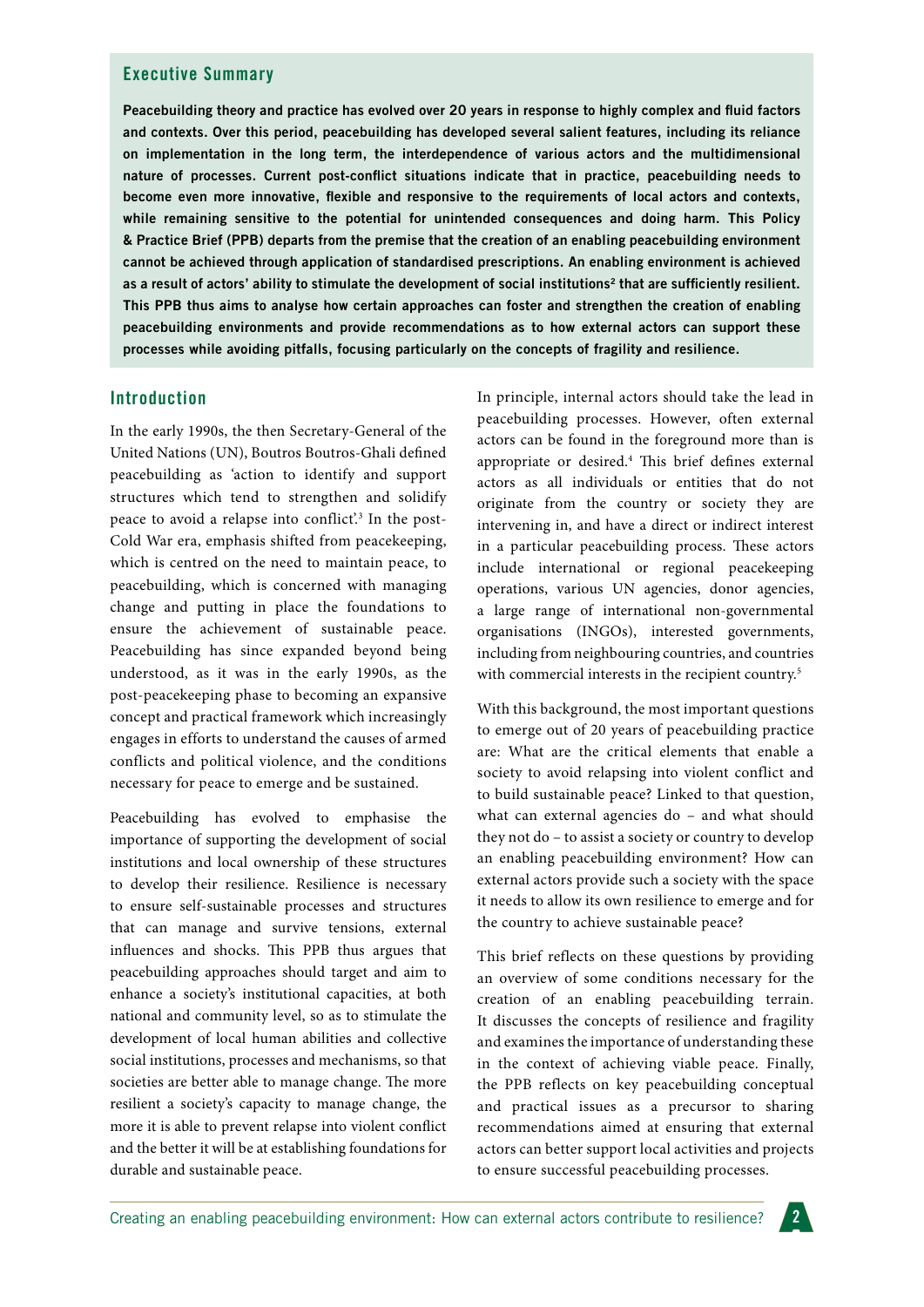# **Fragility and peacebuilding: From deficiencies to opportunities**

The concept of fragility is complex and multifaceted, yet, there is still no internationally accepted definition of the term. It is important to note that many remain highly sceptical of the significance of the concept. The sceptics' main concern is that the idea 'implicitly contains normative assumptions of how states should perform and a misguided notion that all states will eventually converge around a Western model of statehood'.<sup>6</sup>

This section discusses the concept of fragile states and critically examines it from a perspective that links peacebuilding and state building with resilience. The brief advocates for an approach to addressing fragility that is focused on achieving stability, development and change. The New Deal for Engagement in Fragile States (New Deal)7 and the g7+8 provide an important departure point that views states affected by conflict as particularly threatened by fragility, which creates further challenges for states in reaching a stage of resilience and eventual stability. The g7+ offers a definition where:

> A state of fragility can be understood as a period of time during nationhood when sustainable socio-economic development requires greater emphasis on complementary peacebuilding and state building activities such as building inclusive political settlements, security, justice, jobs, good management of resources, and accountable and fair service delivery.<sup>9</sup>

The g7+ advocates for an approach that emphasises the need for societies to develop their own resilient social institutions. Resilience is understood as the ability of social institutions to absorb and adapt to internal and external shocks and setbacks that they are likely to face.<sup>10</sup> In the peacebuilding context, fragility implies that in a given country and setting, the consolidation of nationhood and the safety, security and well-being of citizens are at risk due to the potential of relapse into crisis or violent conflict. This risk is gradually reduced as social institutions develop and strengthen their ability to cope with the different types of threats they are exposed to.

This brief maintains that if a society is fragile, it means that some or all of the social institutions that govern its politics, security, justice and economy lack resilience.<sup>11</sup> In that sense, an understanding of fragility is intrinsically linked to the concept of resilience. If the resilience of a particular society determines the extent to which it can resist pressures and shocks that carry the potential for relapse into violent conflict, the creation of an enabling peacebuilding environment should concern itself with safeguarding, stimulating, facilitating and creating sufficient space for societies to develop resilient capacities.<sup>12</sup>

External dynamics and factors often also have a direct effect on fragility, making it important to acknowledge the roles played by regional and international factors in contributing to the fragility of a given society. Peacebuilding actors should, therefore, invest in research and programmes that probe and explore the impact of international and regional influences on state fragility and what can be done to mitigate and counter negative external influences such as bribery and corruption, the facilitation and encouragement of capital flight, international organised crime, exploitative industries and harmful trade and aid practices.

*… if a society is fragile, it means that some or all of the social institutions that govern its politics, security, justice and economy lack resilience. In that sense, an understanding of fragility is intrinsically linked to the concept of resilience* 

Stimulating and facilitating the development of resilient social institutions should also contribute to positive transformation of the relationship between the state and its people. Improving resilience implies a dynamic predicated upon two specific components: the manner in which people within a given society cooperate with one another and the ways in which these people use shared institutions to improve society as a whole.<sup>13</sup> Such dynamic relationships between the state and its citizenry, and among the people, are comprised of interdependent relations, including both formal and informal socioeconomic and political interactions and institutions. These complex systems also feature numerous intervention points and can be subjected to external influences and systematic shocks. Thus, efforts to improve resilience at local and national levels must incorporate multidimensional analyses of both the relationship between citizens and the state, as well as critical cross-cutting peacebuilding issues.

# **The role of external actors**

# *The long-term nature of peacebuilding*

While it is not possible to offer an exhaustive list in the scope provided by this brief, it is important to note that there are a number of important factors that

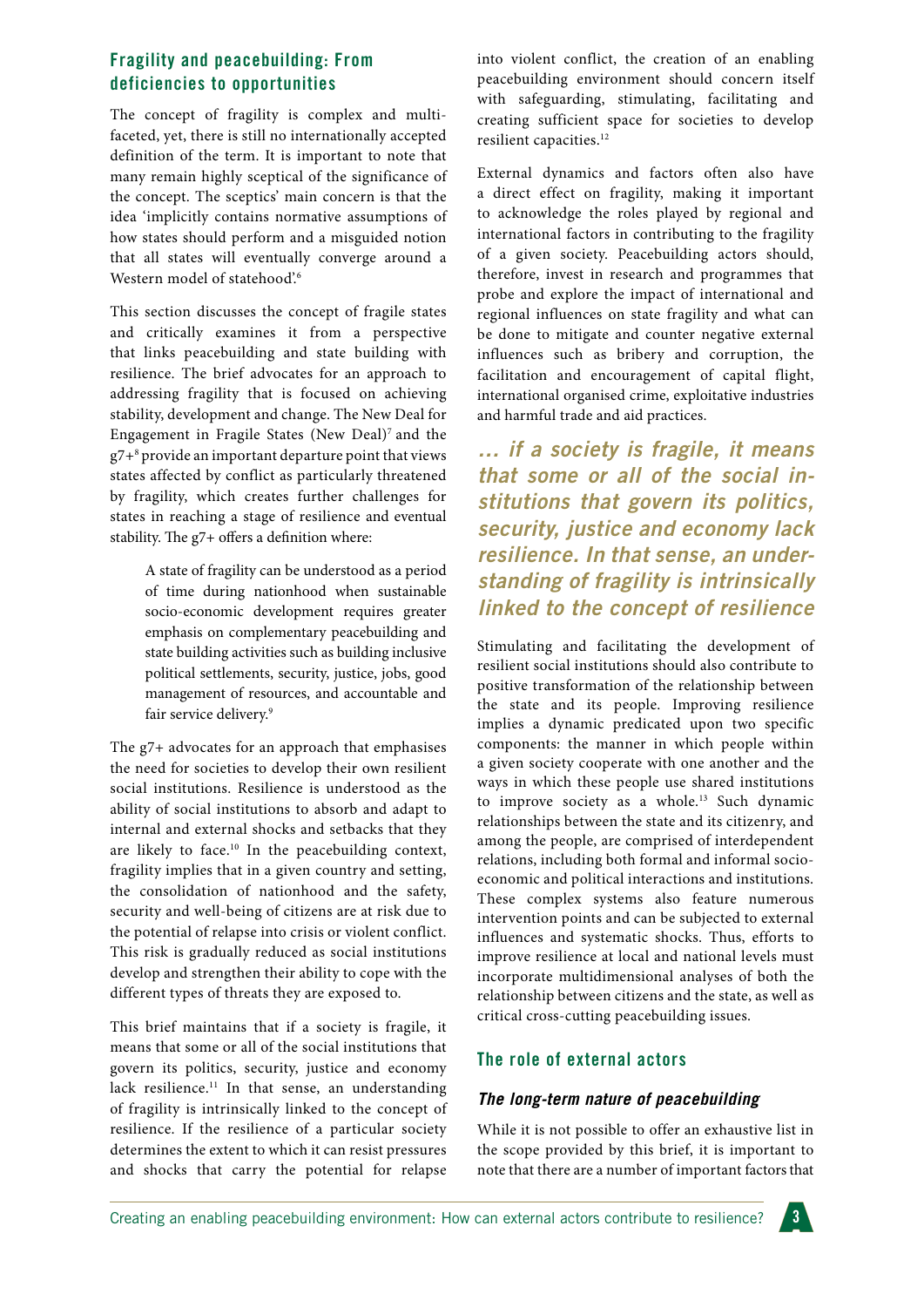contribute to the creation of an enabling peacebuilding environment. One of these relates to how time is understood and approached, that is, the time it takes for a society to develop the social institutions it needs to manage and sustain itself without risking a relapse into violent conflict. Within scholarly and policy contexts, there is now recognition that peacebuilding is a long-term process, one which requires the sustained commitment of various actors over many years and even generations. Practitioners, researchers and policy makers are now increasingly conceptualising peacebuilding as a much more complex and long-term process than they did 20, and even 10, years ago.

For instance, within the context of the New Deal, the g7+ peacebuilding and state building goals (PSGs) are understood within the context of a fragility spectrum, where the processes aimed at achieving the PSGs take into account that there has to be gradual development of capacities over a long time, and that such a process slowly builds momentum towards the eventual achievement of the PSGs. The g7+ fragility spectrum provides for five broadly defined phases that include crisis, reform and rebuild, transition, transformation and ending with resilience.

It is essential that peacebuilding be undertaken with realistic expectations of the time it takes for local social institutions to develop. Unrealistic time frames and the plans and programmes that flow from them often result in external agencies compromising on the quality and sensitivity they bring to their engagement with societies. These external actors have less time to invest in the kinds of partnerships that allow societies to organise themselves such that local stakeholders can be meaningful partners able to articulate their communities' needs and interests, adapt interventions to fit local contexts and take the lead in order to encourage and achieve local ownership. Instead, with limited time, agencies resort to superimposing externally designed models and practices. These approaches may have been successful in the contexts where they were developed, but as long as they have not emerged from the local social and historic contexts in which they are applied, they are foreign. Many external peacebuilders appear not to realise that by imposing unrealistic time frames, and by insisting on foreign institutional models, they are contributing to the very fragility they are committed to addressing.

#### *Multiple peacebuilding frameworks*

Another element that supports the creation of an enabling environment for peacebuilding is the ability to manage a multiplicity of peacebuilding frameworks, conceptual approaches, mechanisms and initiatives. Peacebuilding should be understood as a complex and interdependent conflict management system which has, as one of its defining characteristics, a large number of diverse international and national actors. While this is viewed as problematic in some quarters, the arrangement is necessitated by the intrinsically complex nature of the issues and transitions that peacebuilding responds to. No strictly managed process by a single agency would be able to address the highly complex, fast changing and wide ranging dynamics observed in societies in transition. To that effect, a large variety of peacebuilding initiatives operating simultaneously and at various levels is required. This is where opportunities and challenges related to multiple aspects, among them employment, political participation, governance and others, need to be simultaneously pursued by relevant agencies, constituencies and stakeholders. Whilst all of these initiatives cannot be planned and managed as if they were part of one master plan, it is important to pursue them as coherently as possible, according to a common strategic framework, compact or vision that is in line with what the country wishes to achieve.

*Peacebuilding should be understood as a complex and interdependent conflict management system which has, as one of its defining characteristics, a large number of diverse international and national actors*

In such complex environments it can be difficult to identify the most critical priorities amongst many needs and proposed initiatives. It is often the case that everything seems to be needed at the same time, with the consequence that competing priorities are generated. It is the responsibility of governments, in consultation with their people, via elected representatives, and in consultation with local communities and civil society, to determine priorities and, in the process, to create focused and harmonised peacebuilding initiatives.

The existence of multiple peacebuilding frameworks – for instance focused on peace and security where others are focused on humanitarian assistance, development or macro-economic and public finance – may appear to some as confusingly complex. It is argued, however, that it should be understood as an indication that different practice communities are simultaneously working on the same transition process. This is an appropriate, even if complex response, as each practice community contributes to the peacebuilding process with information

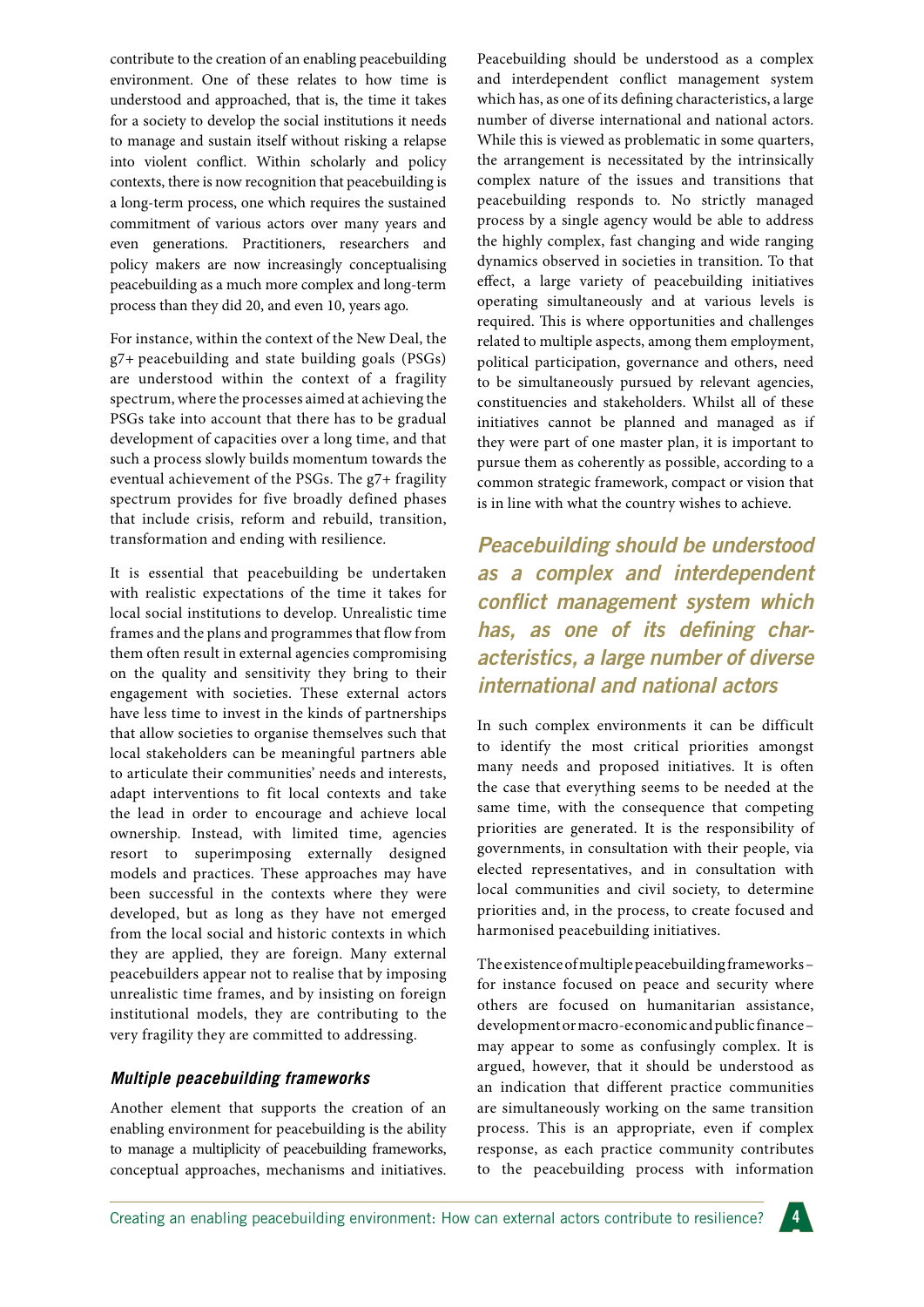and approaches informed by its own specialised disciplines, and based on interactions with its own set of internal counterparts who share similar professional cultures. Each practice community thus utilises its own unique entry and connection points. It is important, however, that different frameworks are aligned behind a common, comprehensive and locally led vision or compact.

#### *Coherence and coordination within peacebuilding*

To ensure that the diverse range of peacebuilding initiatives underway at any given time are as interdependent, coherent and coordinated as possible, the benefits of improving coherence of the broader peacebuilding environment must be clear to all involved. The need for coherence is not always obvious to those engaged in peacebuilding, particularly to actors working in highly specialised fields. Often, stakeholders operate with varying time frames and with independent goals which do not take into consideration linkages between the issues and processes they are working on, other dimensions and the system as a whole. International development actors can work to increase the clarity of different roles played in a particular environment, strengthen the coherence of the system and increase its effectiveness. However, in order to develop and apply effective state building and peacebuilding measures towards strengthening resilience, it is vital to understand what is realistic and possible within specific contexts. Overinvesting time and effort in trying to achieve an unrealistic degree of coherence in any context is a wasteful use of these and other resources.

This brief argues that since peacebuilding requires a complex response, the multiplicity of practice communities should be embraced and various dimensions and levels acknowledged and incorporated. This is particularly important for those that seek to align the various actors behind locally led compacts, visions and strategic frameworks. The brief also suggests that instead of wishing for linear and predictable processes, stakeholders need to be focused on stimulating self-organisation among the multiple actors involved. It is important that international peacebuilders focus on assisting actors to become more aware of how their initiatives are linked to broader peacebuilding goals and how the work of others creates an enabling environment for the achievement of their own peacebuilding aims, and vice versa.

There should also be a move towards encouraging increased and more meaningful partnerships between and among the main actors, such as the

African Union (AU), the European Union (EU) and the UN. These stakeholders can implement and oversee a large range of actions and can make a significant impact on the peacebuilding environment, yet, even they are unable to generate the overall 'wholeof-system' effects on their own. They should thus work together, both conceptually and operationally, in order to create the momentum necessary to ensure effective implementation of initiatives towards the achievement of sustainable peace.

Against this background, the nexus between development, peace and security is increasingly and frequently highlighted as key in unlocking the potential for viable peace. International conflict management policies now highlight the complexity of peacebuilding and its relationship to sustainable development, state building, preventive diplomacy, peacemaking and peacekeeping processes. For instance, in discussions about the formulation of the Post-2015 Development Agenda, a critical concern was ensuring recognition of the linkages between peacebuilding actions and development. In this process, stakeholders observed that the creation of an enabling *development* environment is directly linked to the creation of an enabling *peacebuilding* environment, and that without addressing the root causes of conflict, sustainable development cannot take place in affected countries. The High-Level Panel of Eminent Persons on the Post-2015 Development Agenda argues that 'freedom from fear, conflict and violence is the most fundamental human right, and the essential foundation for building peaceful and prosperous societies'<sup>14</sup>. Indeed it is now widely recognised that violence and fragility have become the largest obstacles to the Millennium Development Goals (MDGs)<sup>15</sup> and that no low income conflictaffected or fragile states have been able to achieve any one of the MDGs.

*…stakeholders have observed that the creation of an enabling* **development** *environment is directly linked to the creation of an enabling* **peacebuilding** *environment, and that without addressing the root causes of conflict, sustainable development cannot take place*

#### *The importance of local ownership*

A key aspect to consider when developing policies that seek to address sources of fragility is linked to the advancement of approaches that fit within

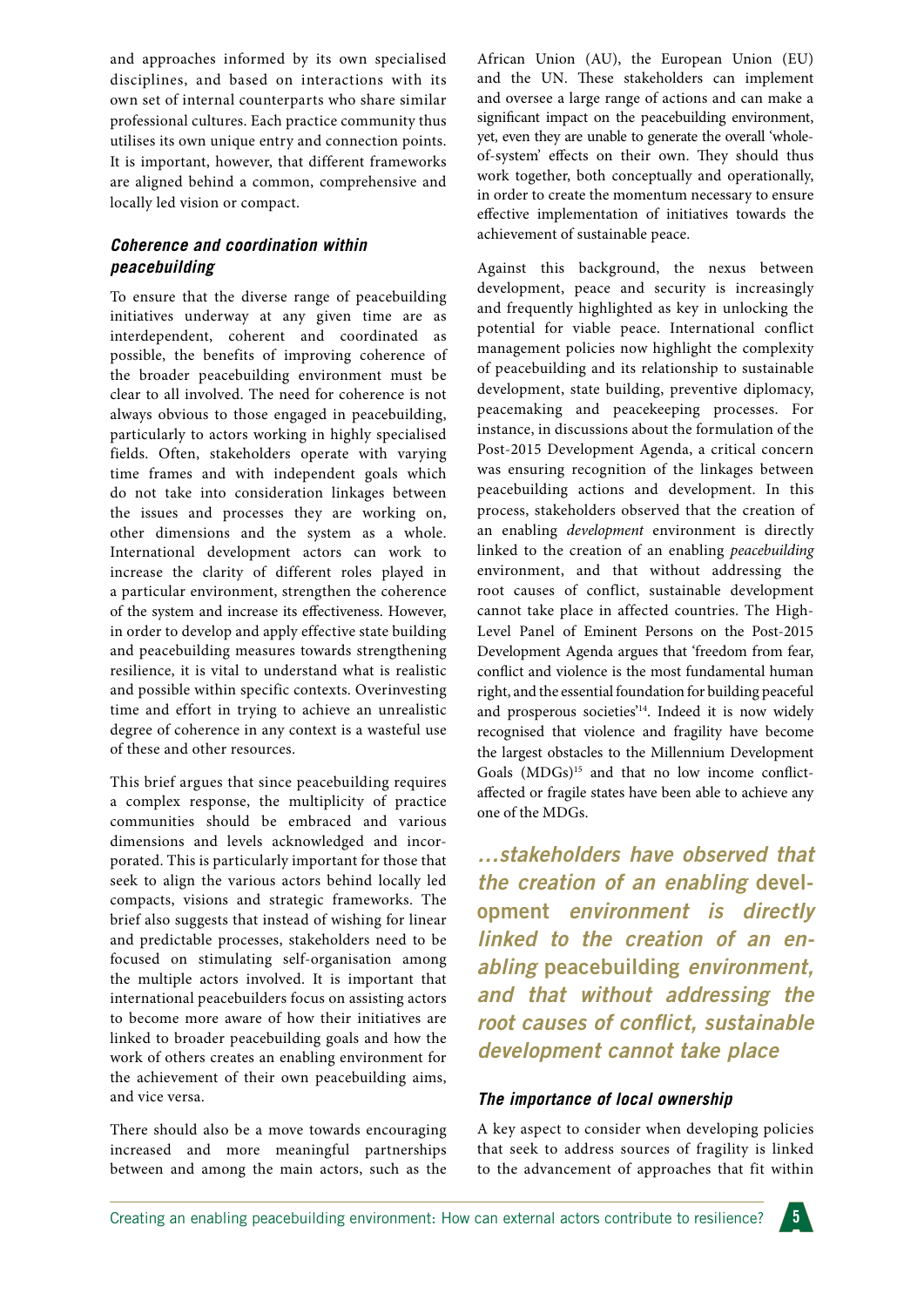specific local contexts. External actors need to support those by investing in uncovering and providing alternatives that support the creation of enabling environments. Within fragile states, multidimensional challenges and forces continuously influence and redefine the relationship between the state and its citizens. Propelled by dynamics that include demography and technology, fragile states are under pressure to regularly re-visit the assumptions that inform understanding of peacebuilding challenges and the means by which the countries' institutions are equipped to address them.

In many international contexts, local ownership is understood as the process of consulting and involving locals in implementing externally designed models, where the problems or challenges have already been diagnosed by external experts and solutions found through experiences from elsewhere. Thus local ownership, in this understanding, is about how those external models should be made to fit the local context. For self-sustainable peace, local societies must generate their own social institutions and make their own choices about their future. The role of international development and peacebuilding agencies is to stimulate and facilitate such processes, taking care to stop short of taking decisions on behalf of locals.

In addition to specific suggestions provided above, it is important to link those issues to broader considerations that the international community needs to keep in mind when addressing different layers and priorities in fragile countries. It is important to recognise that in the process of addressing various sectors, actors and cross-cutting issues in multi-faceted and multi-dimensional contexts, peacebuilding often presents itself as an irregular process, vulnerable to setbacks and unexpected challenges that could appear at any point during state formation processes.

In this context, it becomes key to approach local peacebuilding with the aim of increasing sustainability of achievements in the long term. As such, in order to ensure enhanced sustainability of processes, actors need to strengthen the capacities of countries to respond to particular challenges related to fragility. The international community should enhance support for local actors to drive their own peacebuilding processes, ensuring that responses are not only context specific, but that they increase capacity to design and implement long-term peacebuilding processes. In that context, capacity building16 must be directly linked to efforts aimed at enhancing institutional capacities to respond to challenges, particularly those related to the work and impact of the public sector. This requires that international actors redefine their approaches to capacity building, so that stakeholders can better identify and initiate relevant and context-specific responses.

International actors should also be conscious of incremental progress coming out of interventions. Progress will not occur in a linear manner and methods which measure progress by only looking at signs of positive outcomes and impact run the risk of missing important signs that can forewarn of unintended consequences, negative side effects and other setbacks. For instance, political stability may encourage economic growth, but because social and economic dynamics will always outpace the development of institutions, such changes may also go hand in hand with increased corruption, crime and other social ills. Positive developments will thus not only generate further beneficial outcomes, but also some negative ones.

Conversely, while negative aspects need to be addressed, they do not necessarily signal only negative trends. In fact, some developments may be indicative of social change and economic growth and can be viewed as a necessary or normal – but not desirable – side effect of the normalisation of a society emerging from a closed political and economic system. Thus, considering such indicators only from a negative trend perspective may result in missing their significance as indicators of necessary and healthy systemic feedback that should, in response, stimulate the development of local laws, institutions and initiatives to support the management of social ills such as corruption and crime that may manifest in unique ways in a particular society.

# **Recommendations to external peacebuilding actors**

When dealing with the issues discussed, it is important that the international community contributes to the development of an approach that is sensitive to the experiences and needs of fragile countries. It may also improve the responsiveness of partners and countries to country- and region-specific challenges, strengthening relationships between different actors. The following table contains more specific recommendations, related to suggestions made earlier in this brief, which aim to assist external actors when designing interventions and engaging in fragile countries. These recommendations may also be useful for application when designing sector specific responses.

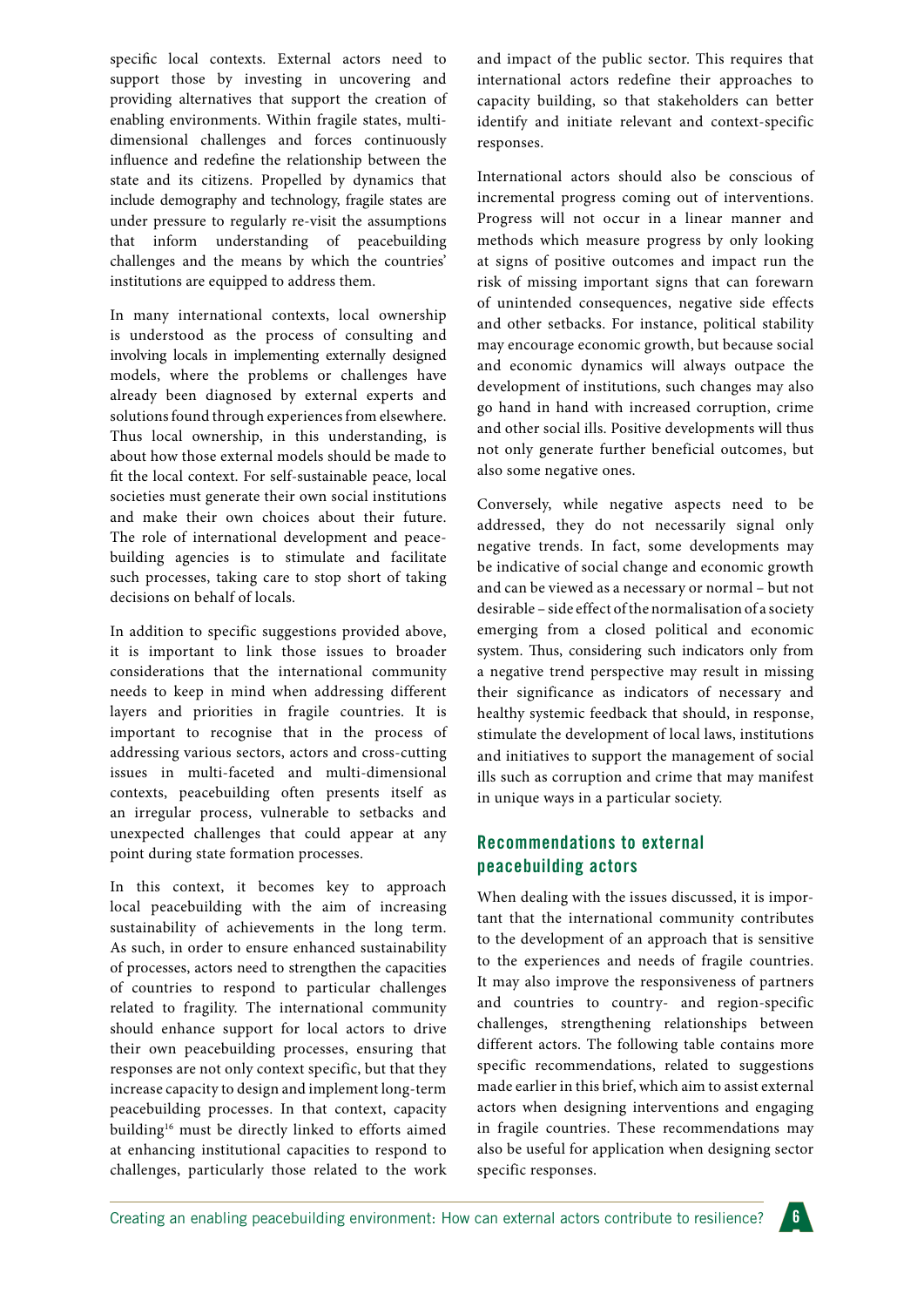| Aim                                                                                        | Recommendations for external actors and entities                                                                                                                                                                                                                                                                                                                                                                                                                   |
|--------------------------------------------------------------------------------------------|--------------------------------------------------------------------------------------------------------------------------------------------------------------------------------------------------------------------------------------------------------------------------------------------------------------------------------------------------------------------------------------------------------------------------------------------------------------------|
| Stimulate the emergence of local<br>social institutions                                    | International actors should focus on stimulating the development of local social institutions so<br>that resident stakeholders and actors develop the resilience necessary to address and manage<br>context specific tensions in a sustainable way                                                                                                                                                                                                                 |
|                                                                                            | Avoid developing and implementing projects that merely replace local capacities. This is important<br>not only in the implementation phase, but particularly in the design of initiatives (e.g. mapping<br>exercises that are developed through application of local knowledge and led by locals themselves)                                                                                                                                                       |
| Implement capacity building to<br>develop sustainable local<br>institutions and capacities | Focus on countries' institutional capacities, at both national and community level, to stimulate the<br>development of local human capacities and collective social institutions, so that societies are better<br>able to manage social change                                                                                                                                                                                                                     |
|                                                                                            | Shift focus to implementation of effective capacity building initiatives by running longer-term<br>processes that include mentoring and coaching of local and national actors, as opposed to<br>activities such as training workshops and meetings.                                                                                                                                                                                                                |
|                                                                                            | Encourage closer interaction among individuals and foreground the importance of supporting the<br>development of institutional structures                                                                                                                                                                                                                                                                                                                          |
| Encourage understanding of<br>complexities inherent in<br>peacebuilding                    | Support initiatives that adopt a long-term approach to peacebuilding, with particular reference<br>to approaches developed under fragility spectrums conducted by g7+ countries as these will<br>contribute to understanding of the peacebuilding environment as a complex and long-term process                                                                                                                                                                   |
| Harmonise multiple frameworks<br>and enhance coordination between<br>external actors       | The creation of a common strategic framework, compact or vision for what a particular country<br>wishes to achieve is a key step in the achievement of coherence, particularly as this supports<br>initiation and utilisation of coordinated mechanisms that reinforce wider interests                                                                                                                                                                             |
|                                                                                            | The development of compacts under the New Deal can also provide international development actors<br>with important opportunities to support the development of common visions. The identification of<br>common areas of convergence with other African organisations, the AU and the New Partnership for<br>Africa's Development (NEPAD), among others, would contribute to efforts which aim to achieve and<br>support coherence, coordination and effectiveness  |
|                                                                                            | There is potential in the development of the AU's African Solidarity Initiative (ASI) to allow the<br>international community to further convergence with other continental actors. In turn, this will<br>increase the AU's role in peacebuilding. It may also increase support for African views and initiatives<br>and allow for greater focus on enhancing ownership of context-specific responses initiated                                                    |
| Enhance tracking and measuring<br>of progress                                              | Pay attention to ensuring that peacebuilding timeframes are realistic and that they allow<br>incremental progress to be identified. This will enable actors to better plan their actions, while<br>avoiding frustrations as a result of unrealistic expectations                                                                                                                                                                                                   |
|                                                                                            | Provide more support for countries to better manage risk, including through identification and<br>management of setbacks and unanticipated challenges                                                                                                                                                                                                                                                                                                              |
|                                                                                            | Develop country-specific progress indicators as these help stakeholders to track and speed up<br>progress in cross-cutting areas                                                                                                                                                                                                                                                                                                                                   |
| Better understanding of<br>international and regional<br>dimensions of fragility           | Invest in research and programmes that explore the impact of international and regional influences<br>on state fragility and come up with solutions on how to mitigate and counter these external<br>effects. This knowledge will also support development of context specific responses and increase<br>accountability of external actors                                                                                                                         |
| Raise awareness of the importance<br>of utilising local and context<br>specific approaches | A shift in thinking among external and internal actors is necessary if impact is to be increased.<br>Whilst 'ownership' discussions are prevalent in peacebuilding, the rhetoric advocating for support<br>of local ownership of processes is often challenged by the reality of the practices and methods<br>used by external actors. Stakeholders should thus support efforts that raise awareness of the<br>importance of utilising context-specific approaches |

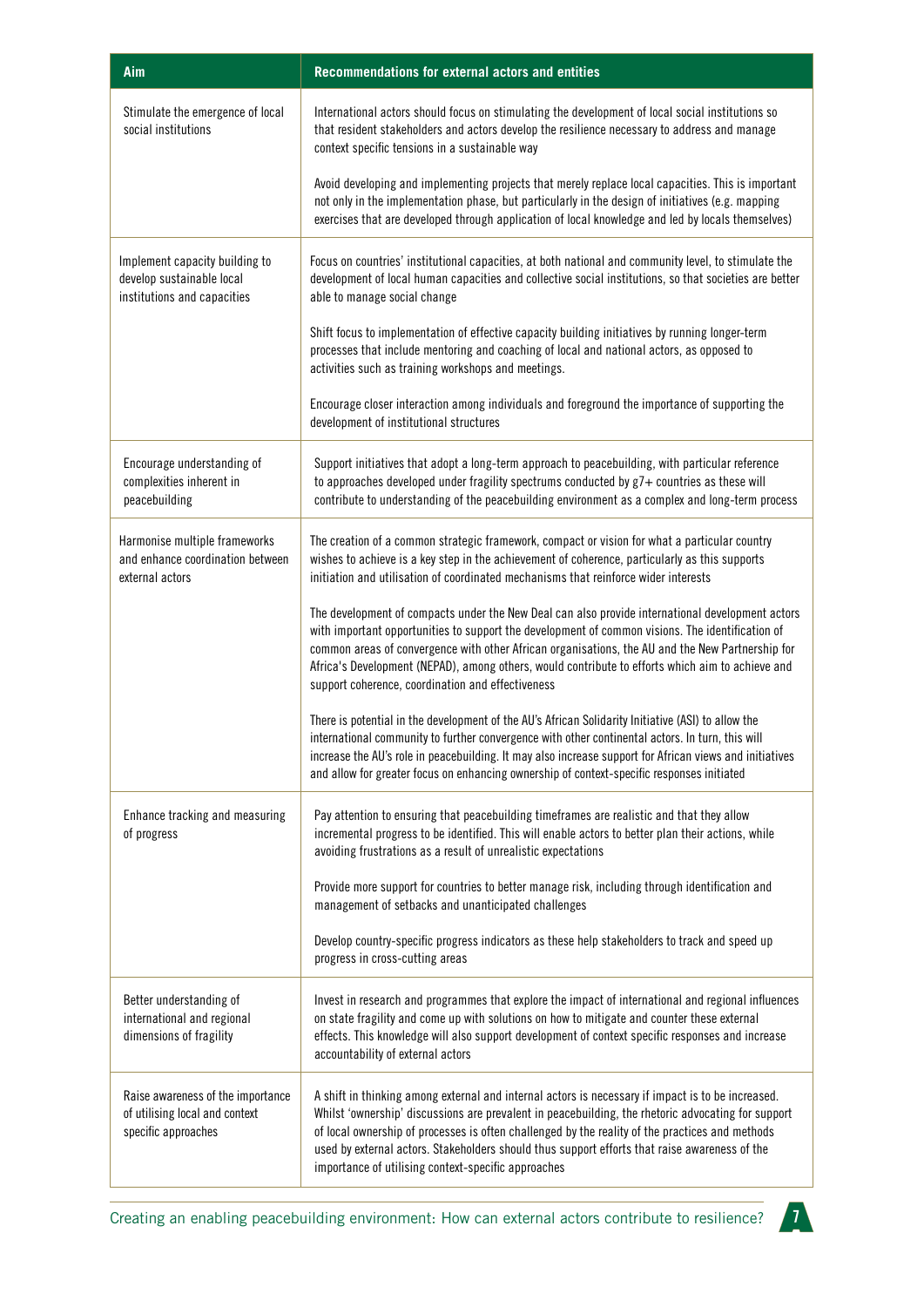| Encourage understanding of<br>fragility as a concept beyond<br>'fragile countries'                                                    | Fragility as a concept should not only be utilised in countries that are considered fragile. Fragility is<br>not only about national classification; countries experience different levels and degrees of fragility<br>over time. In general, policies and responses should be broadened and include an appreciation that<br>fragility might occur in broader settings than in countries identified as unstable. This would enable<br>relevant actors to view fragility as part of a wider context that transcends country classification |
|---------------------------------------------------------------------------------------------------------------------------------------|-------------------------------------------------------------------------------------------------------------------------------------------------------------------------------------------------------------------------------------------------------------------------------------------------------------------------------------------------------------------------------------------------------------------------------------------------------------------------------------------------------------------------------------------|
| Achieve greater flexibility in<br>developing approaches and take<br>into consideration the particular<br>needs of marginalised groups | In order to create a stronger enabling environment for peacebuilding, international development<br>actors need to identify more effective ways of meeting the peacebuilding needs of particular<br>stakeholders, including young people, women and marginalised groups                                                                                                                                                                                                                                                                    |
|                                                                                                                                       | Actors should also be ready and able to provide more creative and flexible responses to challenges<br>experienced in fragile states. While risk management should be maintained in approaches and<br>interventions, providing more creative and flexible responses is necessary to enable actors to reach<br>out to specific groups and communities and to ensure that development initiatives benefit their<br>target countries                                                                                                          |
|                                                                                                                                       | In this context, flexibility does not necessarily mean increasing risks, but that international<br>development actors should be able to provide responses that are more adaptive to local contexts<br>and needs                                                                                                                                                                                                                                                                                                                           |

# **Conclusion**

This brief argued that there are several different conditions that support the creation of an enabling environment for peacebuilding. The highly dynamic nature of peacebuilding means that investing in such an environment needs to be based on a long-term approach, where planning recognises the complexity and non-linearity of crises and dynamics. Often, the linear approach prevails and peacebuilders should be aware that processes need to be implemented by a multiplicity of actors and sectors and that they involve many dimensions, spanning the peace and development spectrum. Peacebuilding operates within contexts of varying degrees of vulnerability and fragility and countries need to self-identify the key impediments that challenge development and operationalisation of their social institutions. It has been argued that the risk of fragility can be gradually reduced as local social institutions develop and improve their ability to cope with the various threats they are exposed to.

Institutions adapt to changes in their environments, based on positive and negative feedback received. Excessive external interference can thus inhibit a society's ability to learn and deal with such problems.17 External actors should develop their approaches based on the assumption that peacebuilding is in desperate need of more realistic planning, greater frankness about the uncertainties and risks involved and greater awareness of the incremental progress, and occasional setbacks, societies are likely to experience in transitioning from fragility to resilience.<sup>18</sup> An approach such as this would contribute to external actors being better capable of identifying needs and opportunities for contributing to the development of peacebuilding approaches.

# **Endnotes**

- 1 This PPB is based on a background paper developed for presentation at the African Development Bank (AfDB) High Level Panel on Fragility by Vasu Gounden, Founder and Executive Director of ACCORD. A number of ACCORD staff members, particularly those from the African Peacebuilding Coordination Programme (APCP), contributed to content in the paper. In particular, the authors would like to acknowledge ACCORD staff members Priyal Singh, Daniel Forti and Abu Sherif for their input.
- 2 The 2011 World Development Report defines institutions as the formal and informal 'rules of the game', which include formal rules, written laws, organisations, informal norms of behaviour and shared beliefs – as well as the organisational forms that exist to implement and enforce these norms. World Bank. 2011. World Development Report 2011: Conflict, security and development. *World Bank*. Washington, D.C., World Bank. p. 41. Available from: <http://go.worldbank. org/1BOIJMD8H0> [Accessed 6 February 2014].
- 3 Boutros-Ghali, B. 1992. An agenda for peace. *United Nations*. New York, United Nations. Available from: <http://www. un-documents.net/a47-277.htm> [Accessed 6 February 2014].
- 4 African Centre for the Constructive Resolution of Disputes. 2013. *ACCORD Peacebuilding Handbook*. African Centre for the Constructive Resolution of Disputes. Durban, African Centre for the Constructive Resolution of Disputes. p. 41. Available from: <http://www.accord.org.za/our-work/ peacebuilding/peacebuilding-handbook> [Accessed 6 February 2014].
- 5 Ibid. p. 37.
- Mcloughlin, C. 2009. Topic guide on fragile states. *Governance and Social Development Resource Centre*. Birmingham, University of Birmingham. p. 4. Available from: <http://www.gsdrc.org/docs/open/con86.pdf [Accessed 6 February 2014].